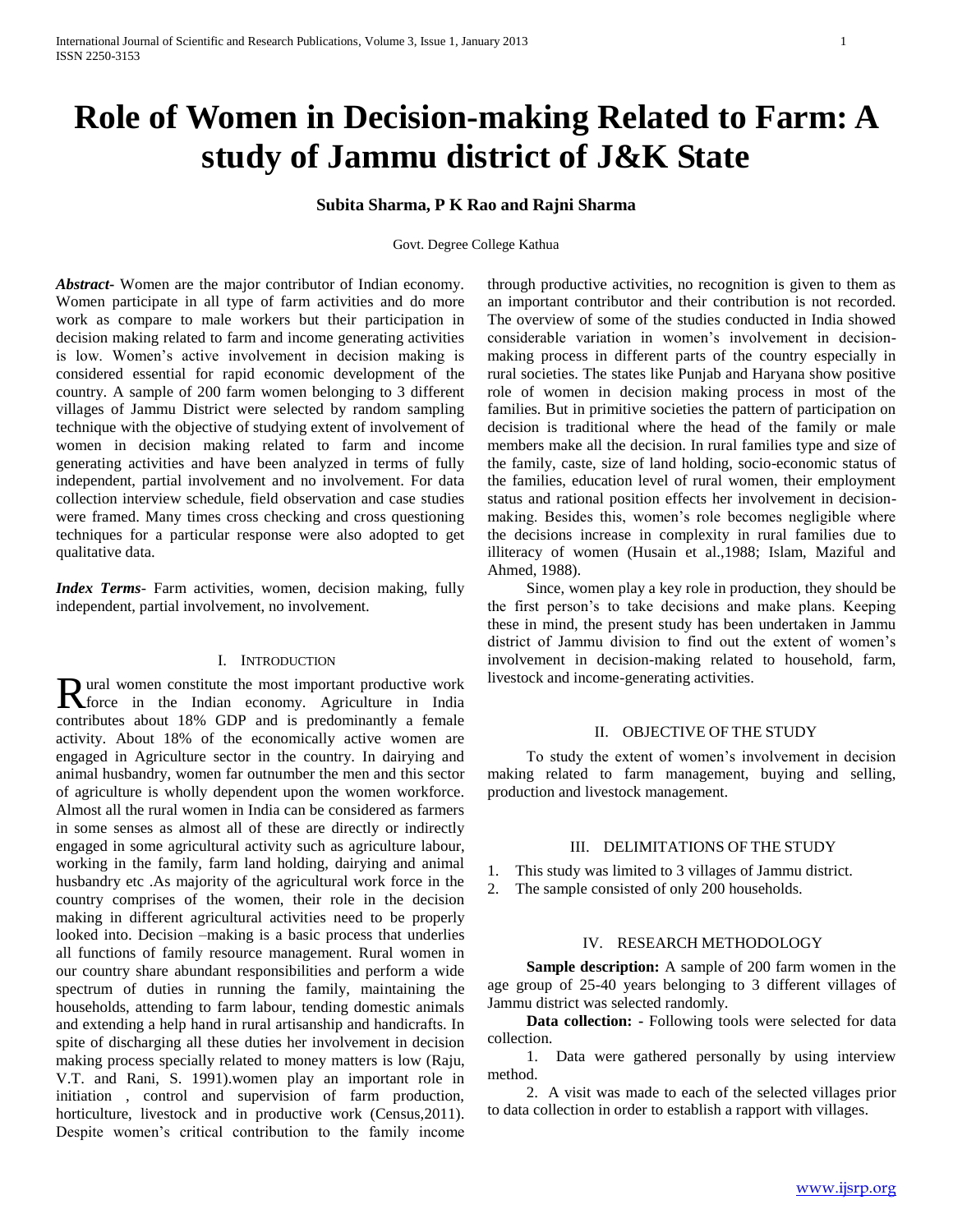3. Many times cross checking and cross questioning techniques for a particular response were also adopted to get qualitative data.

#### V. RESULT AND DISCUSION

 The results of the investigation carried out are presented through summary tables showing the number of women involved in decision making related to various household and farm activities. The extent of respondent's involvement in decision related to expenditure on farm buying and selling activities, measures to increase production and livestock management were analyzed in terms of fully independent, partial involvement and no involvement. Partial involvement in decision refers to respondent's joint involvement in group decision.

**Table 1 Extent of respondents' involvement in Decision Related to Expenditure on farm**

| <b>Decisions</b>                         | <b>Extent of Involvement</b> | <b>Frequency</b> | $%$ age |
|------------------------------------------|------------------------------|------------------|---------|
| Money<br>to be<br>spent<br><sub>on</sub> | Fully independent            |                  |         |
| purchases of machines                    | Partial involvement          | 6                | 4%      |
|                                          | Nil                          | 143              | 95.3%   |
| Money<br>be<br>to<br>spent<br>on         | Fully independent            |                  |         |
| purchase of implements                   | Partial involvement          | 14               | 9.3%    |
|                                          | Nil                          | 136              | 90.6%   |
| Money<br>be<br>to<br>spent<br>on         | Fully independent            | 3                | 2%      |
| purchase of seeds                        | Partial involvement          | 41               | 27.3%   |
|                                          | Nil                          | 106              | 70.6%   |
| Paying wages to labourers                | Fully independent            | $\mathfrak{D}$   | 1.3%    |
|                                          | Partial involvement          | 53               | 35.3%   |
|                                          | Nil                          | 95               | 63.3%   |

 The table 1 shows that the major decisions related to amount of money to be spent on the purchase of machines and small agricultural implements by respondents were totally nil. It was found that only 2% of the respondents were fully involved in major decision making about the money to be spent for purchase of seeds and 27.3% respondents were partially involved. Only 2% of the women heads of the family independently take the decision. Decision related to wages to be paid to labourers was taken independently by only 1.3% respondents and 35.3% of the respondents took the decisions partially.

| Table 2                                                                                    |
|--------------------------------------------------------------------------------------------|
| <b>Extent of Respondents involvement in Farm Decisions: Buying and selling Activities.</b> |

| <b>Decisions</b>                  | <b>Extent of Involvement</b> | <b>Frequency</b> | $%$ age |
|-----------------------------------|------------------------------|------------------|---------|
| Purchase of land                  | Fully independent            |                  |         |
|                                   | Partial involvement          | 18               | 12%     |
|                                   | Nil                          | 132              | 88%     |
| Purpose for which land is to      | Fully independent            | $\mathfrak{2}$   | 1.3%    |
| be purchased                      | Partial involvement          | 32               | 21.3%   |
|                                   | Nil                          | 116              | 77.3%   |
| How<br>much<br>land<br>be<br>to   | Fully independent            | 2                | 1.3%    |
| purchased                         | Partial involvement          | 45               | 30%     |
|                                   | Nil                          | 103              | 68.6%   |
| machine<br>Type<br>of<br>be<br>to | Fully independent            | 3                | 2%      |
| purchased                         | Partial involvement          | 54               | 36%     |
|                                   | Nil                          | 93               | 62%     |
| Purchase of small Agricultural    | Fully independent            | 5                | 3.3%    |
| implements                        | Partial involvement          | 55               | 36.6%   |
|                                   | Nil                          | 90               | 60%     |
| Purchase of insecticides and      | Fully independent            |                  |         |
| weedicides                        | Partial involvement          | 2                | 1.3%    |
|                                   | Nil                          | 148              | 98.6%   |

 From the above table it is shown that decisions regarding purchase and sale of land were entirely taken by the male family head and majority of the respondents were not involved in decision related to purchase of land, buying and selling of surplus land. More than 88% of the respondent women had no say in the decision and remaining 12% had only partial involvement in such decision. The role of women respondents in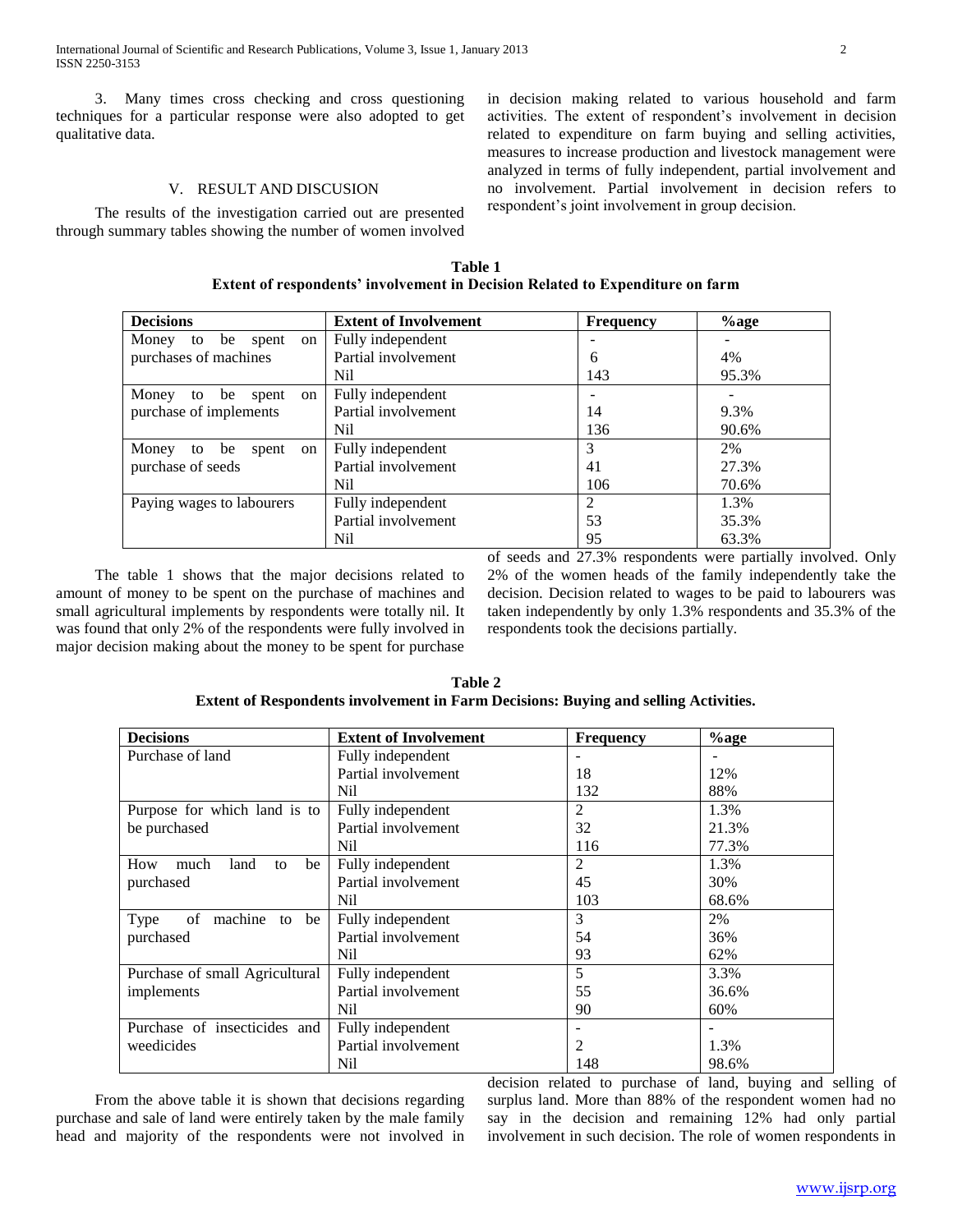the purchase of the farm machinery was almost nil. About 36% of the respondents who were involved partially were heads of the farmer families. The respondents were given no importance especially when decisions were made regarding buying of agricultural implements. Only 36.6% respondents were partially involved in such decision making. None of the respondents were involved when major decisions regarding the purchase of insecticides and weedicides were made. Only 1.3% respondents were involved partially, in this decision process

**Table 1.3 Extent of respondent's involvement in Farm Decisions: Measures to Increase Production.**

| <b>Decisions</b>   | of<br><b>Extent</b> | <b>Frequency</b> | %age  |
|--------------------|---------------------|------------------|-------|
|                    | <b>Involvement</b>  |                  |       |
| Level of crop      | Fully independent   | 6                | 4%    |
| production         | Partial             | 56               | 37.3% |
|                    | involvement         | 88               | 58.6% |
|                    | <b>Nil</b>          |                  |       |
| Cropping           | Fully independent   | $\overline{4}$   | 2.6%  |
| pattern to<br>be   | Partial             | 76               | 50.6% |
| followed           | involvement         | 70               | 46.6% |
|                    | <b>Nil</b>          |                  |       |
| Methods to be      | Fully independent   | 7                | 4.6%  |
| used<br>for        | Partial             | 67               | 44.6% |
| sowing             | involvement         | 76               | 50.6% |
|                    | N <sub>i</sub>      |                  |       |
| Using<br>plant     | Fully independent   | $\overline{2}$   | 1.3%  |
| protection         | Partial             | 34               | 22.6% |
| measures           | involvement         | 114              | 76%   |
|                    | Nil                 |                  |       |
| of<br><b>Types</b> | Fully independent   | $\overline{2}$   | 1.3%  |
| fertilizers<br>to  | Partial             | 37               | 24.6% |
| be used            | involvement         | 111              | 74%   |
|                    | N <sub>i</sub>      |                  |       |
| Installation of    | Fully independent   | 8                | 5.3%  |
| hand pump          | Partial             | 59               | 39.3% |
|                    | involvement         | 83               | 55.3% |
|                    | N <sub>i</sub>      |                  |       |
| Installation of    | Fully independent   | 8                | 5.3%  |
| tube well          | Partial             | 59               | 39.3% |
|                    | involvement         | 83               | 55.3% |
|                    | N <sub>i</sub>      |                  |       |
| <b>New</b>         | Fully independent   | 23               | 15.3% |
| implements to      | Partial             | 69               | 46%   |
| used<br>be<br>for  | involvement         | 58               | 38.6% |
| production         | Nil                 |                  |       |

 Women's role in the production of crops and harvesting is very important. Analysis of the decision making related to storage of animal fodder and also to a certain extent, decisions related to storage of farm produce were female dominated (Table3). 48.6% of respondents actively participated in the group decisions of the family related to type of grains to be stored for the household consumption while 95.3% about storing animal fodder. In the rest of the activities related to increase to production and harvesting, the involvement of women is almost

nil except 15.3% respondents actively involved in the decision related to selection of new implements to be used for production.

**Table 4 Extent of Respondents involvement in Decisions related to Livestock Management**

| <b>Decisions</b>    | <b>Extent</b>      | оf | <b>Frequency</b> | %age  |
|---------------------|--------------------|----|------------------|-------|
|                     | <b>Involvement</b> |    |                  |       |
| <b>Buying</b><br>of | Fully              |    | 5                | 3.3%  |
| livestock           | independent        |    | 89               | 59.3% |
|                     | Partial            |    | 56               | 37.3% |
|                     | involvement        |    |                  |       |
|                     | Nil                |    |                  |       |
| Number<br>of        | Fully              |    | 6                | 4%    |
| livestock to be     | independent        |    | 47               | 31.3% |
| kept                | Partial            |    | 97               | 64.6% |
|                     | involvement        |    |                  |       |
|                     | Nil                |    |                  |       |
| of<br>Selling       | Fully              |    | 6                | 4%    |
| livestock           | independent        |    | 15               | 10%   |
|                     | Partial            |    | 129              | 86%   |
|                     | involvement        |    |                  |       |
|                     | Nil                |    |                  |       |
| Cultivation<br>- of | Fully              |    | 3                | 2%    |
| fodder<br>for       | independent        |    | 36               | 24%   |
| livestock           | Partial            |    | 111              | 74%   |
|                     | involvement        |    |                  |       |
|                     | Nil                |    |                  |       |

 The finding showed that women of these areas were dependent on forest as a source of fodder and were bought the fodder for their livestock. The families with large farm, cultivated fodder at their farm. About purchase and sale of livestock, the major decisions were made by male members. 59.3% of respondents were involved in joint decision although final say was of men only. Regarding number of livestock to be kept, 4% respondents heading the family took independent decision and 31.3% were involved in partial decision. Male members in majority of the families took decisions related to selling of livestock and only 10% women respondents were involved partially. Regarding cultivation of fodder for livestock only 2% of the respondents took independent decision and 24% were involved in partially.

#### VI. SUMMARY AND CONCLUSSION

 Men dominated in majority of the farm decisions in rural families. Decisions related to buying and selling of land, machines and other agricultural implements; improvements of harvest and livestock management were mainly taken by head of the family or husbands.

### VII. SUGGESTIONS

 Since women's contribution to economic development is vital, there is a need of proportionate increase in her involvement in decision making process, because the success and progress of